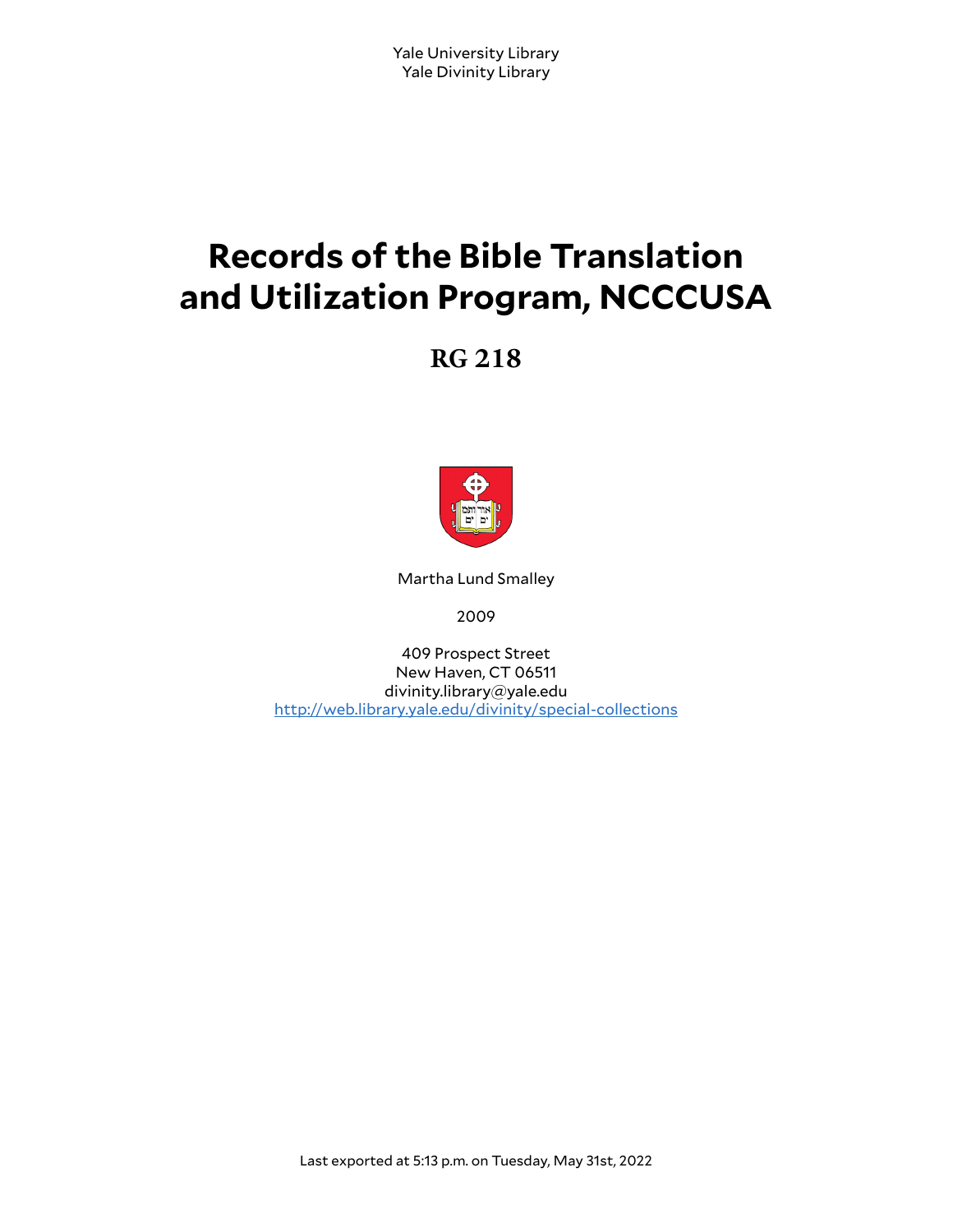# **Table of Contents**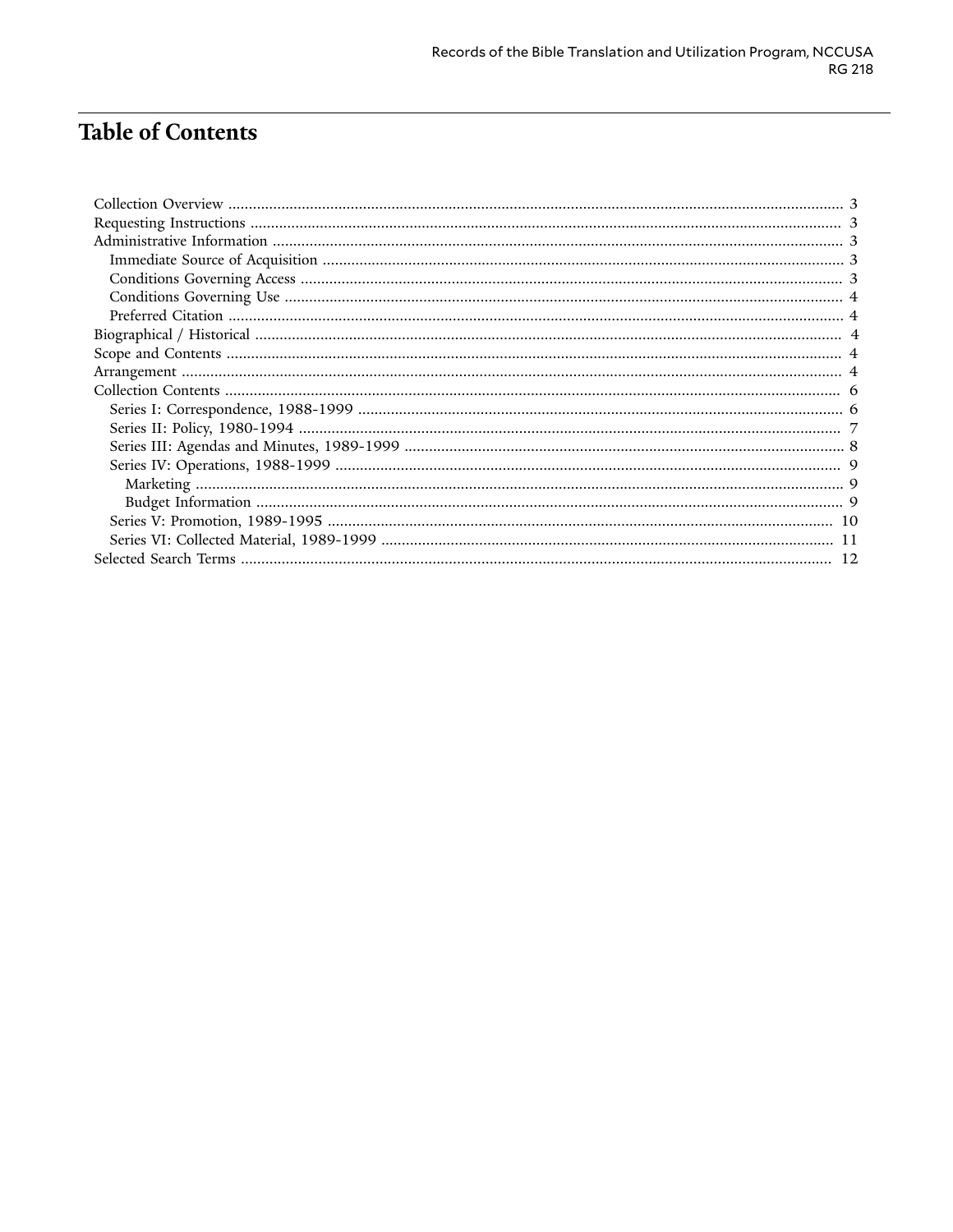### <span id="page-2-0"></span>**Collection Overview**

|                                                        | <b>REPOSITORY:</b> Yale Divinity Library<br>409 Prospect Street<br>New Haven, CT 06511<br>divinity.library@yale.edu<br>http://web.library.yale.edu/divinity/special-collections                                                                                                                                                                                                                                                                                                                     |
|--------------------------------------------------------|-----------------------------------------------------------------------------------------------------------------------------------------------------------------------------------------------------------------------------------------------------------------------------------------------------------------------------------------------------------------------------------------------------------------------------------------------------------------------------------------------------|
| <b>CALL NUMBER: RG 218</b>                             |                                                                                                                                                                                                                                                                                                                                                                                                                                                                                                     |
|                                                        | <b>CREATOR:</b> National Council of the Churches of Christ in the United States of America.<br><b>Bible Translation and Utilization</b>                                                                                                                                                                                                                                                                                                                                                             |
|                                                        | <b>TITLE:</b> Records of the Bible Translation and Utilization Program, NCCUSA                                                                                                                                                                                                                                                                                                                                                                                                                      |
|                                                        | <b>DATES: 1980-1999</b>                                                                                                                                                                                                                                                                                                                                                                                                                                                                             |
| <b>PHYSICAL DESCRIPTION: 1.5 linear feet (4 boxes)</b> |                                                                                                                                                                                                                                                                                                                                                                                                                                                                                                     |
| <b>LANGUAGE: English</b>                               |                                                                                                                                                                                                                                                                                                                                                                                                                                                                                                     |
|                                                        | <b>SUMMARY:</b> This collection contains unofficial archival documentation of the work of the<br>Bible Translation and Utilization Program of the National Council of Churches<br>of Christ in the U.S.A., which was the policy-making body for the New Revised<br>Standard Version of the Bible. The records date primarily from the period<br>when the donor, Dr. J. Shannon Clarkson, was a BTU member. They document<br>the preparation, launch, and promotion of the NRSV and reactions to it. |
|                                                        | <b>ONLINE FINDING AID:</b> To cite or bookmark this finding aid, please use the following link: https://<br>hdl.handle.net/10079/fa/divinity.218                                                                                                                                                                                                                                                                                                                                                    |

# <span id="page-2-1"></span>**Requesting Instructions**

To request items from this collection for use on site, please use the request links in the HTML version of this finding aid, available at [https://hdl.handle.net/10079/fa/divinity.218.](https://hdl.handle.net/10079/fa/divinity.218)

Key to the container abbreviations used in the PDF finding aid:

b. box f. folder

# <span id="page-2-2"></span>**Administrative Information**

# <span id="page-2-3"></span>**Immediate Source of Acquisition**

Gift of J. Shannon Clarkson, 2002.

#### <span id="page-2-4"></span>**Conditions Governing Access**

The materials are open for research.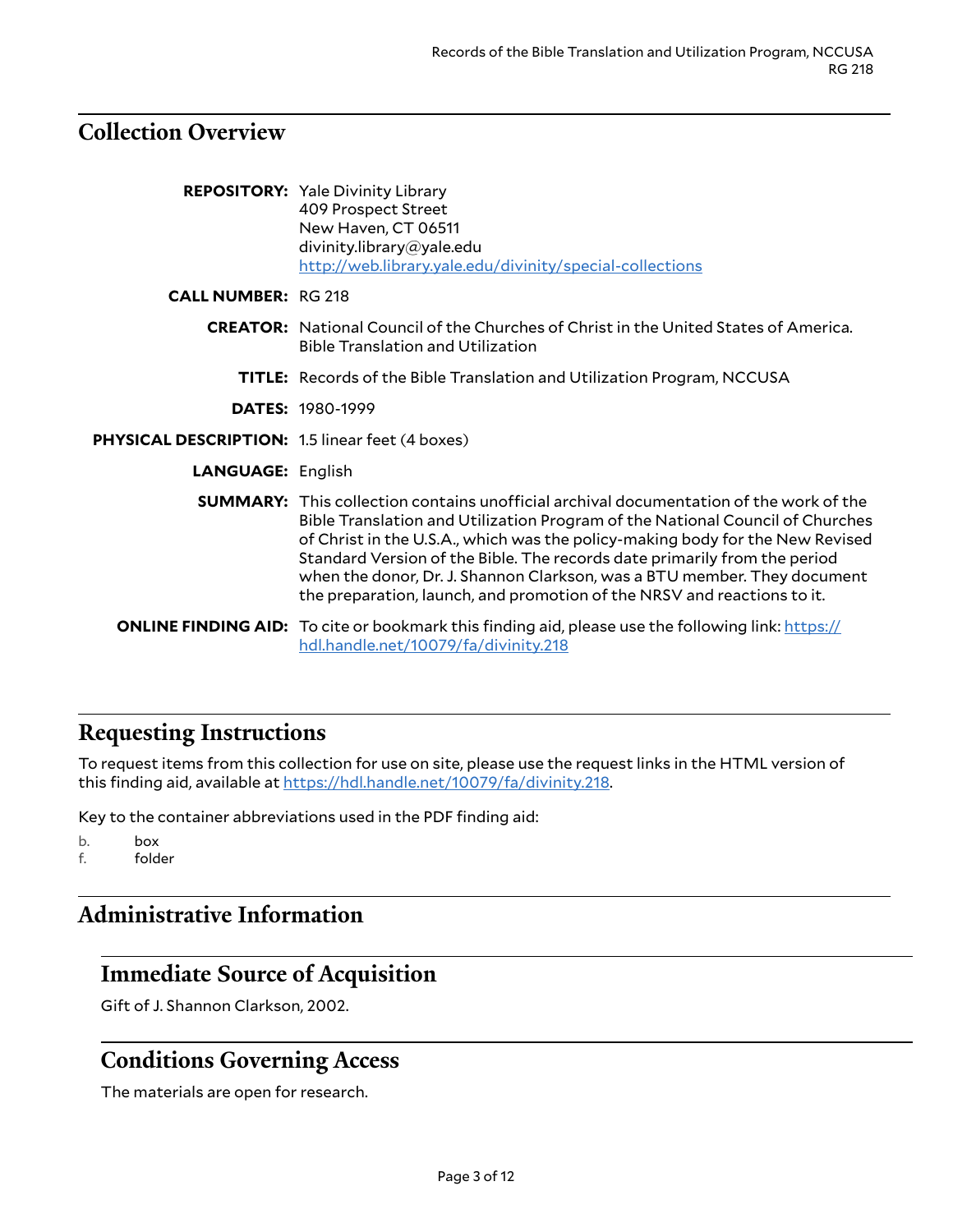### <span id="page-3-0"></span>**Conditions Governing Use**

Copyright has not been transferred to Yale University.

### <span id="page-3-1"></span>**Preferred Citation**

Records of the Bible Translation and Utilization Program, NCCCUSA (RG 218), Special Collections, Yale Divinity School Library.

# <span id="page-3-2"></span>**Biographical / Historical**

In 1980 the Division of Education and Ministry of the National Council of Churches in the U.S.A. authorized the translation committee of the Revised Standard Version of the Bible to begin working on a new translation. The Bible Translation and Utilization group (variously known as Program Ministry, Department, Unit, Committee, Section, and Program) was the policy-making body for the New Revised Standard Version, which was launched on September 30, 1990. During the period documented by these files, the BTU unit was directed by Arthur O. Van Eck and David J. Lull. BTU members represented various denominational groups; Dr. J. Shannon Clarkson, who donated these records, represented the United Church of Christ. Dr. Bruce Metzger, who was also involved with the preparation of the Revised Standard Version, was a member of the BTU group. The BTU was responsible for overseeing the development of an accurate translation of the Bible, developing contracts with publishers, developing plans for the utilization of the translation, and working with church bodies to integrate the translation into curricula, worship resources, evangelism resources, etc.

#### <span id="page-3-3"></span>**Scope and Contents**

This collection contains unofficial archival documentation of the work of the Bible Translation and Utilization Program of the National Council of Churches of Christ in the U.S.A., the policy-making body for the New Revised Standard Version. The records were collected by Dr. Shannon Clarkson and date primarily from the period 1988 to 1999 when she was a BTU member and/or Chairperson. They document the preparation, launch, and promotion of the NRSV and related products. The collection complements the documentation held in Yale Divinity Library Record Group No. 70, Records of the Standard Bible Committee. The Standard Bible Committee was responsible for preparation of the Revised Standard Version of the Bible.

Series I, Correspondence, consists primarily of letters exchanged between Shannon Clarkson and BTU representatives or copies of correspondence between publishers and scholars and BTU representatives. Issues addressed include the structure and policy of the BTU, critiques of the NRSV translation, publishing and distribution rights for the NRSV and related products, promotion/marketing, and plans for consultations.

Series II, Policy, includes background documents regarding the BTU program and regarding the marketing and distribution of the NRSV and related products. Series III, Agendas and Minutes, documents meetings of the BTU group and plans for consultations that it sponsored, including on "Biblical Interpretation Beyond Patriarchy" (1993), "Biblical Literacy" (1994), and "Next Steps in Translation" (1999: The Authority of Religious Traditions for Bible Translation; 2000: Ideologies of Biblical Texts and English Bible Translations). . Series IV, Operations, includes contracts with publishers of the NRSV and related products, and budget information. Series V, Promotion, includes reports on promotion activities, publicity publications, copies of "The Latest Word - A newsletters for those who are helping to launch the New Revised Standard Version of the Bible", and endorsements and critiques of the NRSV.

#### <span id="page-3-4"></span>**Arrangement**

I. Correspondence, 1988-1999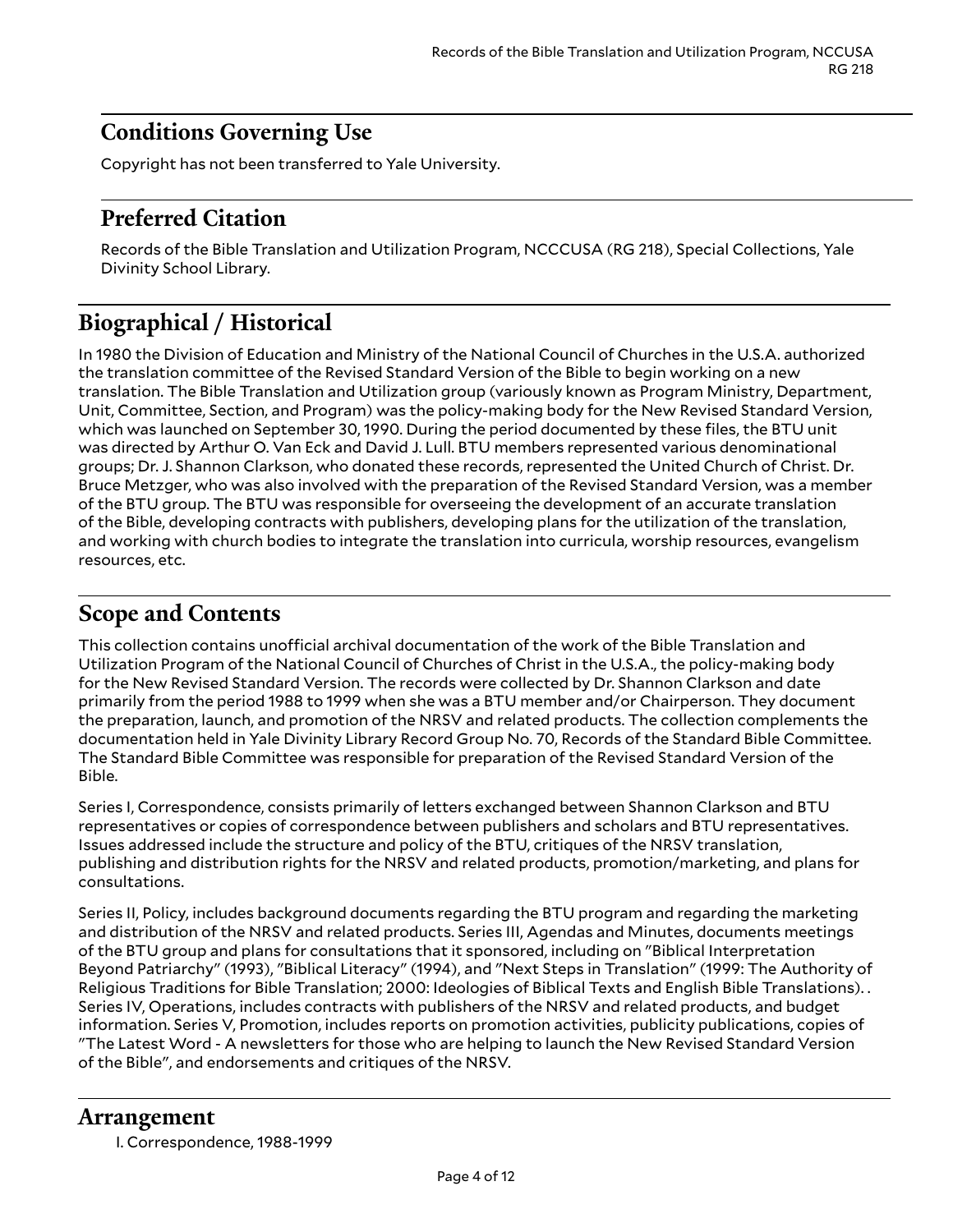II. Policy, 1980-1994 III. Agendas and Minutes, 1989-1999 IV. Operations, 1988-1999 V. Promotion, 1989-1995 VI. Collected Material, 1989-1999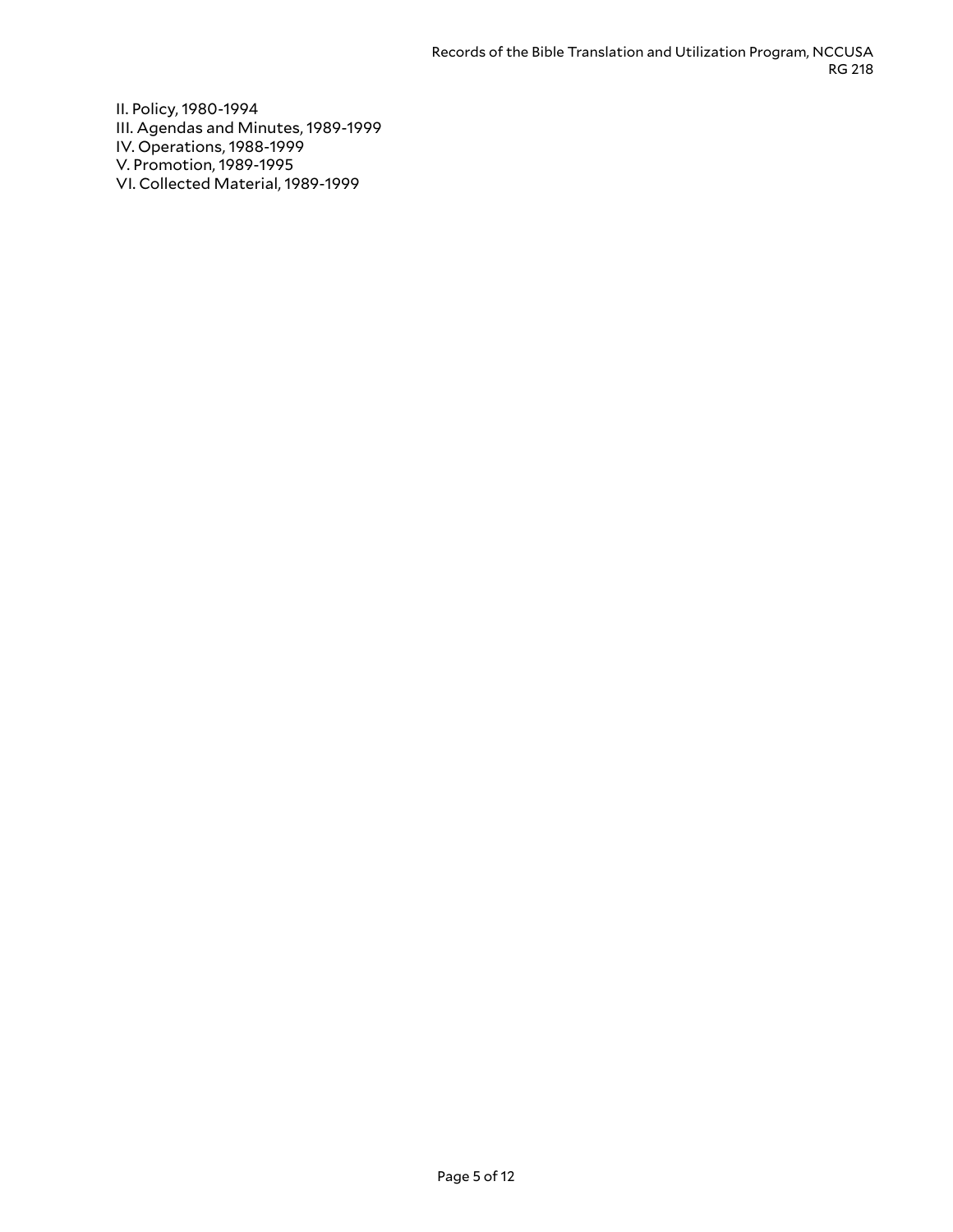# <span id="page-5-1"></span><span id="page-5-0"></span>**Collection Contents Series I: Correspondence, 1988-1999**

| b. 1, f. 1  | Including to/from Rev. Arthur O. Van Eck; Dr. Shannon Clarkson; Randall Bailey;<br>Bruce Metzger; others            | 1988 Dec-1990<br>Dec |
|-------------|---------------------------------------------------------------------------------------------------------------------|----------------------|
| b. 1, f. 2  | Van Eck, Clarkson                                                                                                   | 1991 Jan-1991<br>Mar |
| b. 1, f. 3  | Franklin Electronics; Zondervan Pub; to other publishers                                                            | 1991 Apr-1991<br>Jun |
| b. 1, f. 4  | Van Eck; Clarkson; Gordon Conwell Seminary                                                                          | 1991 Jul-1991<br>Dec |
| b. 1, f. 5  | Van Eck; Jean Lebkind; Oxford U Press; Thomas Nelson Pub.; Princton Seminary                                        | 1992 Feb-1992<br>Jun |
| b. 1, f. 6  | Van Eck; Johnnie Godwin; Scott Tunseth                                                                              | 1992 Jul-Dec         |
| b. 1, f. 7  | Van Eck; Godwin; John Kohlenberger                                                                                  | 1993 Feb- Jul        |
| b. 1, f. 8  | James Powell; Abingdon Press; Van Eck; Broadman; Holmes Pub.; Zondervan                                             | 1993 Aug-Nov         |
| b. 1, f. 9  | R. Bailey; Van Eck; Carol Fouke; L.N. Thurber                                                                       | 1194 Jan-Apr         |
| b. 1, f. 10 | Godwin; Van Eck; Thomas Nelson Pub.                                                                                 | 1994 May-Jun         |
| b. 1, f. 11 | United Methodist Pub Hs; VanEck; Oxford University Press                                                            | 1994 Jul-Aug         |
| b. 1, f. 12 | Clarkson; Van Eck; Broadman Holman Press                                                                            | 1994 Sep-Dec         |
| b. 1, f. 13 | Van Eck; United Methodist Pub. Hs; Broadman Holman Press; Moravian<br>Theological Seminary; Augsburg Fortress Press | 1995 Jan-Mar         |
| b. 1, f. 14 | Oxford University Press; Clarkson; Van Eck                                                                          | 1995 Apr-Jul         |
| b. 1, f. 15 | Colorado Christian Consultants; Van Eck; Princeton Seminary; United Methodist<br>Publishers Hs; Clarkson            | 1995 Aug-Dec         |
| b. 1, f. 16 | United Methodist Publishers Hs; Van Eck; Clarkson; Whitman; Breed Abbot and<br>Morgan; David Lull                   | 1996 Jan-1998<br>Dec |
| b. 1, f. 17 | David J. Lull; Clarkson                                                                                             | 1999 Feb-Apr         |
| b. 1, f. 18 | Next Steps in Bible Translation Applications: A-M                                                                   | 1999 May             |
| b. 1, f. 19 | Next Steps in Bible Translation Applications: P-W                                                                   | 1999 May             |
| b. 1, f. 20 | Lull; Clarkson; S H Ringe; Lyn Oslek                                                                                |                      |
| b. 2, f. 21 | Lull; Clarkson; Verdi West                                                                                          | 1999 Aug-Oct<br>19   |
| b. 2, f. 22 | Clarkson; Lull; Boyarin; Jensen                                                                                     | 1999 Oct 20-29       |
| b. 2, f. 23 | Clarkson; Boyarin; Halpern                                                                                          | 1999 Nov             |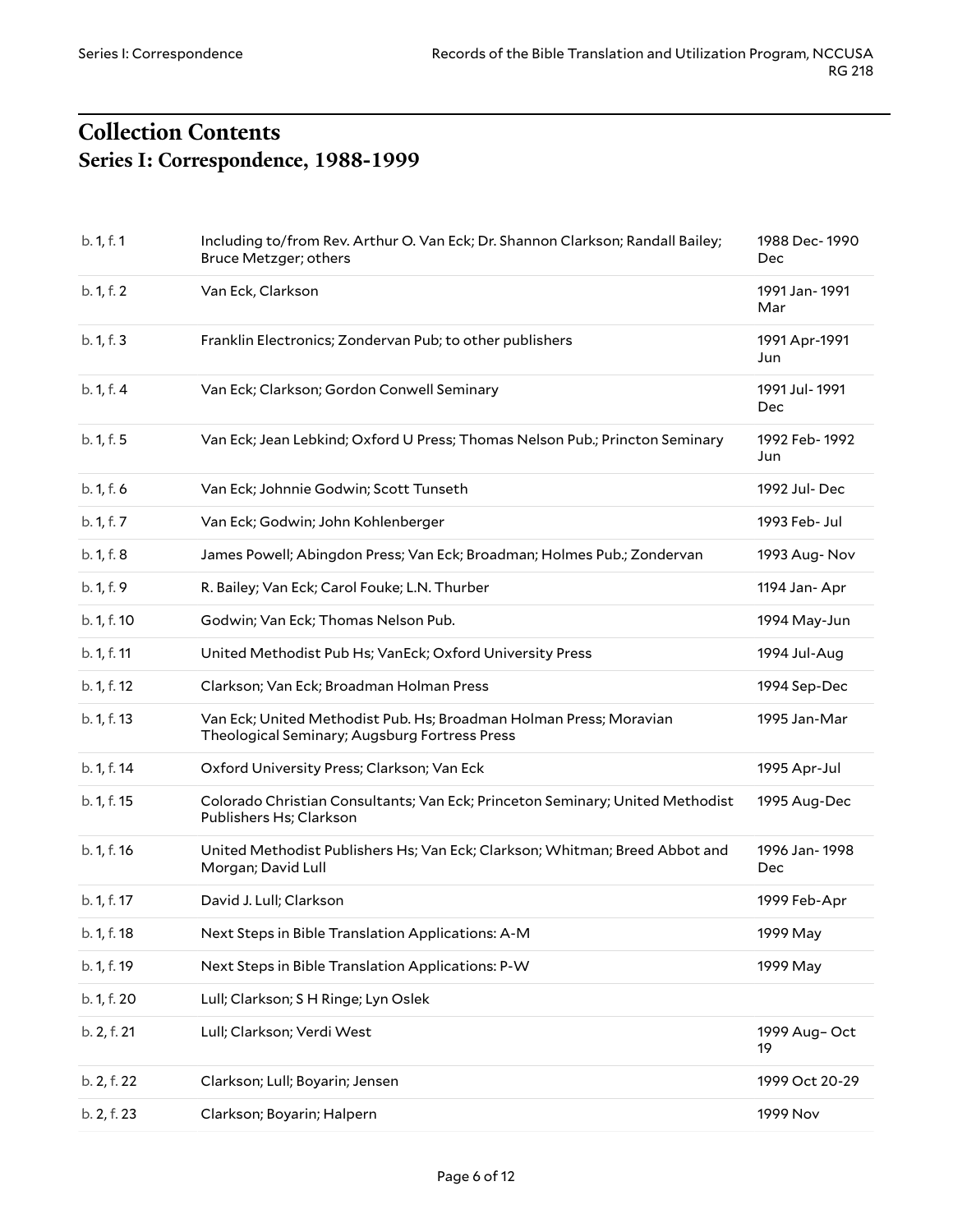# <span id="page-6-0"></span>**Series II: Policy, 1980-1994**

| b. 2, f. 24 | Report of Task Force on Issues of Biblical Translation; Background documents<br>for NRSV; Specifications for NRSV; Proposal for Consultation on Feminist Biblical<br>Translation Issues; NRSV Translation Development Plan | 1980.1991 Dec-<br>1994 Aug |
|-------------|----------------------------------------------------------------------------------------------------------------------------------------------------------------------------------------------------------------------------|----------------------------|
| b. 2, f. 25 | Provisional Standing Rules for BTU                                                                                                                                                                                         | 1991 May                   |
| b. 2, f. 26 | Policy on decision making                                                                                                                                                                                                  | 1994 Apr-Nov               |
| b. 2, f. 27 | Privilege of Quotation                                                                                                                                                                                                     | 1987 Apr-1991<br>Mar 1     |
| b. 2, f. 28 | Marketing and promotion                                                                                                                                                                                                    | 1993 Feb-1994<br>Aug       |
| b. 2, f. 29 | Guide for preparing position description, including membership lists                                                                                                                                                       | 1990 Mar                   |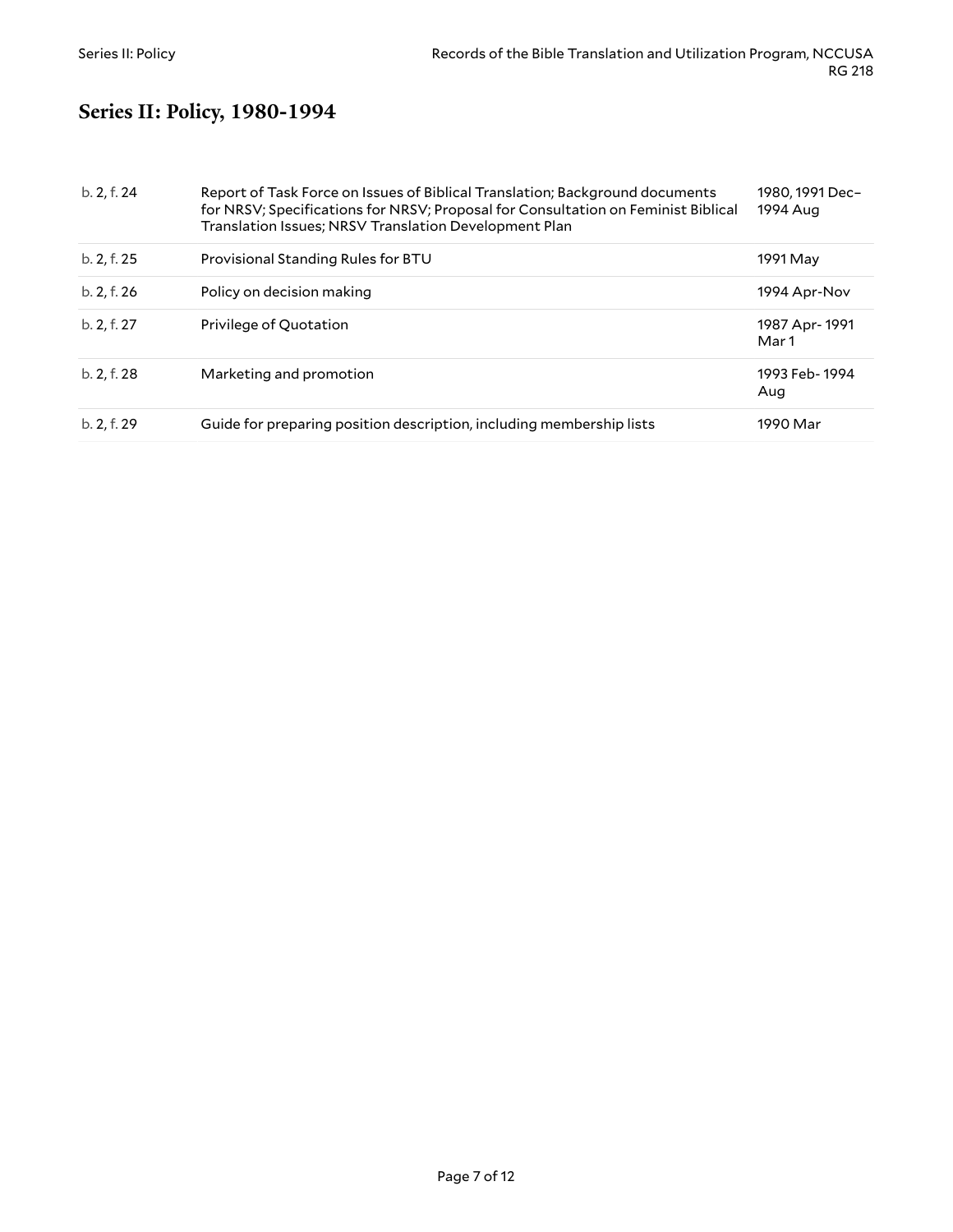# <span id="page-7-0"></span>**Series III: Agendas and Minutes, 1989-1999**

| b. 2, f. 30 | Meetings in New York City; Marco Island, FL.                                                                                                                                                                  | 1989 Arp-1990<br>Nov |
|-------------|---------------------------------------------------------------------------------------------------------------------------------------------------------------------------------------------------------------|----------------------|
| b. 2, f. 31 | NRSV update; New launch phase II; meeting in Florida                                                                                                                                                          | 1991 Jul- Nov        |
| b. 2, f. 32 | Database report; meetings in FL and NJ                                                                                                                                                                        | 1992 Mar-1993<br>Apr |
| b. 2, f. 33 | Minutes: Biblical Literacy Team; Transition and Coordination Comm.; The Future of 1993 Jun-Oct<br>Feminist Interpretation of Bible; flyer from consultation on "Biblical Interpretation<br>Beyond Patriarchy" |                      |
| b. 2, f. 34 | Meeting in Marco Island FL.                                                                                                                                                                                   | 1993 Nov             |
| b. 2, f. 35 | Meeting in N.J.                                                                                                                                                                                               | 1994 Apr-May         |
| b. 2, f. 36 | Promotion concerns; Minutes search committee; meeting in FL.                                                                                                                                                  | 1994 Aug-1994<br>Nov |
| b. 2, f. 37 | Meeting in PA.; meeting in Chicago; Search committee for new director                                                                                                                                         | 1994 Nov-Dec         |
| b. 2, f. 38 | Meeting in N.J.; meeting in FL                                                                                                                                                                                | 1995 Apr-Nov         |
| b. 2, f. 39 | Consultation on Next Steps in Translation                                                                                                                                                                     | 1997 Jun-Nov         |
| b. 3, f. 40 | BTU Committee meeting; BTU goals; Next Steps consultation 2000                                                                                                                                                | 1999 Nov             |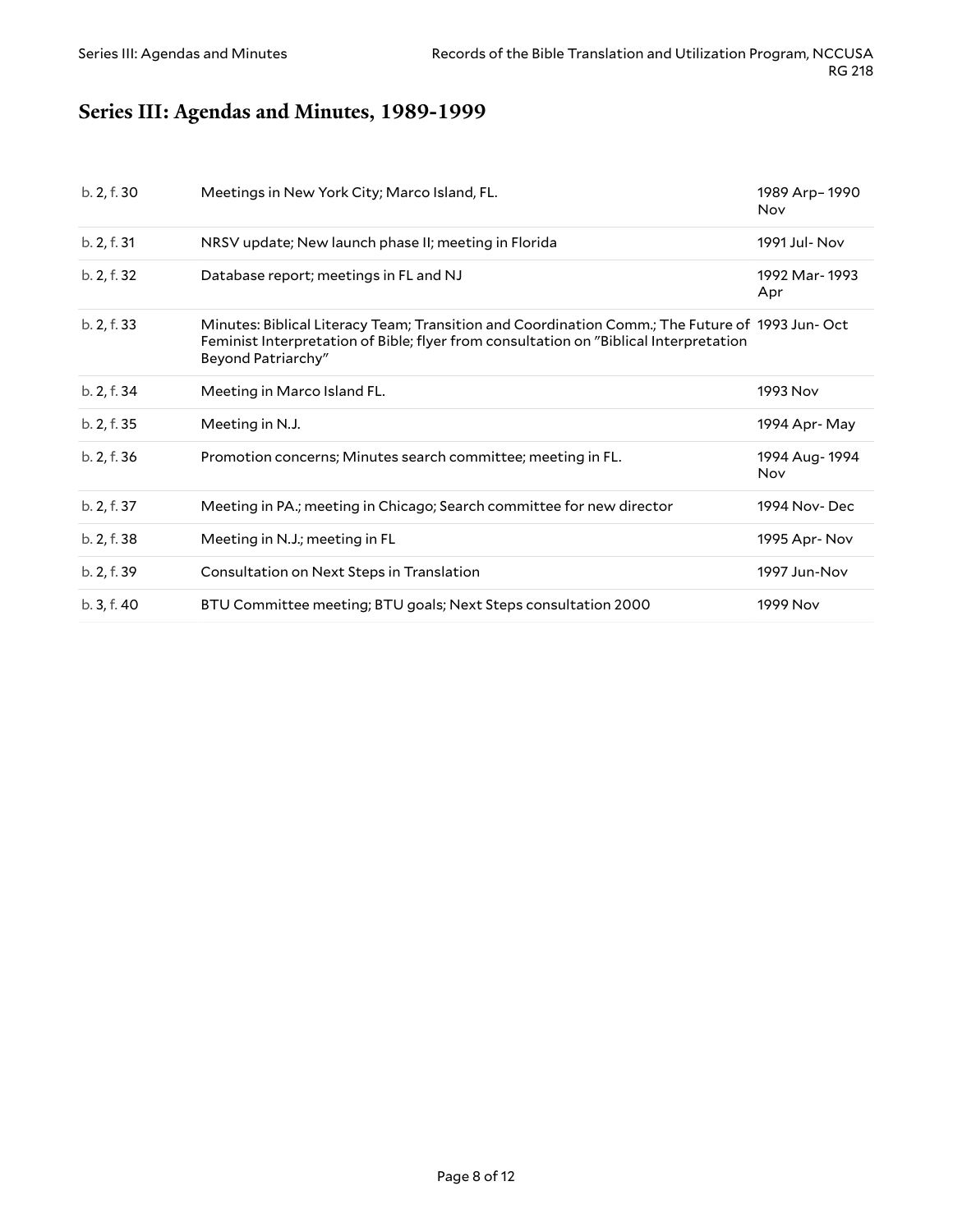# <span id="page-8-0"></span>**Series IV: Operations, 1988-1999**

<span id="page-8-2"></span><span id="page-8-1"></span>

|             | Marketing                                                                                              |                      |
|-------------|--------------------------------------------------------------------------------------------------------|----------------------|
| b. 3, f. 41 | List of publishers; Contract model                                                                     | 1988                 |
| b. 3, f. 42 | Conference agenda on marketing; Sales trends; List of publishers with<br>contracts; Budget information | 1992 Sep-1994<br>Apr |
|             | <b>Budget Information</b>                                                                              |                      |
| b. 3, f. 43 | BTU operations and activities                                                                          | 1990 Oct-1993<br>Sep |
| b.3, f.44   | BTU budget income and expenditures                                                                     | 1993 Nov-1994<br>Apr |
| b.3, f.45   | BTU and Bible Fund budgets                                                                             | 1994 Nov-1996<br>Apr |
| b. 3, f. 46 | BTU including proposed budget for 1999                                                                 | 1998 Mar-1999<br>Mar |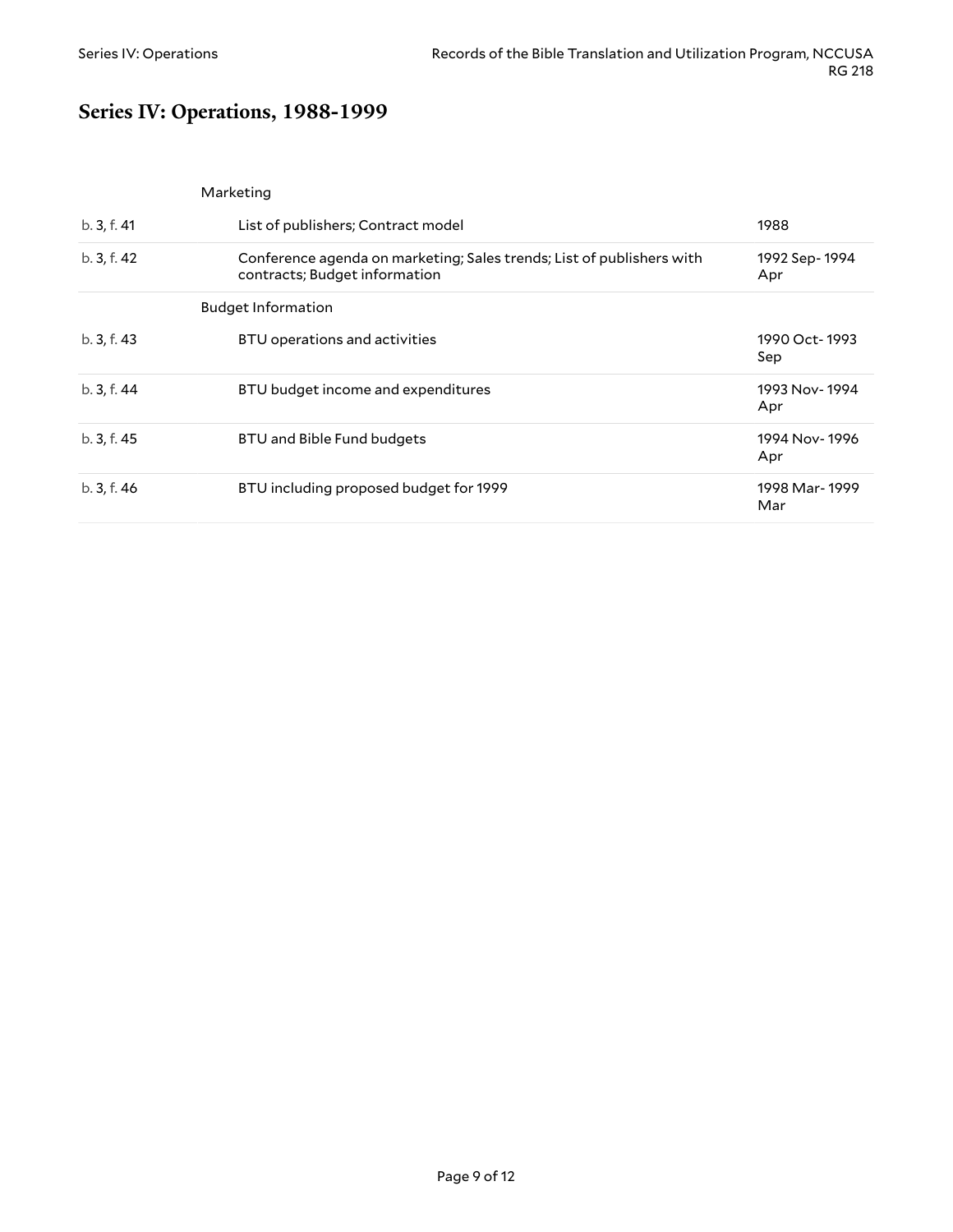# <span id="page-9-0"></span>**Series V: Promotion, 1989-1995**

| b. 3, f. 47 | Helps for planning promotions                                                                                                        | 1994-1995, n.d. |
|-------------|--------------------------------------------------------------------------------------------------------------------------------------|-----------------|
| b. 3, f. 48 | Publicity articles and ideas                                                                                                         | 1990-1993, n.d. |
| b. 3, f. 49 | Reports on promotion activity, etc.                                                                                                  | 1992-1993, n.d. |
| b.3, f.50   | Articles; Endorsements; etc.                                                                                                         | 1993-1994       |
| b. 3, f. 51 | Articles; Endorsements; etc.                                                                                                         | 1994            |
| b. 3, f. 52 | Publicity and programs, incl. service to celebrate publication of NRSV held at<br>Interchurch Center, litanies                       | 1990-1993, n.d. |
| b.3, f.53   | Endorsements and critiques of NRSV                                                                                                   | 1989-1995, n.d. |
| b.3, f.54   | Brochures re. NRSV-related products                                                                                                  | 1993, n.d.      |
| b. 3, f. 55 | Bookmarks; Brochures, including "God's Word for All the People: Why Women<br>Welcome the New Revised Standard Version of the Bible." | n.d.            |
| b.3, f.56   | "The Latest Word" newsletter regarding NRSV                                                                                          | 1989-1994       |
| b. 3, f. 57 | Phase II: summary of introduction of NRSV                                                                                            | 1991-1992       |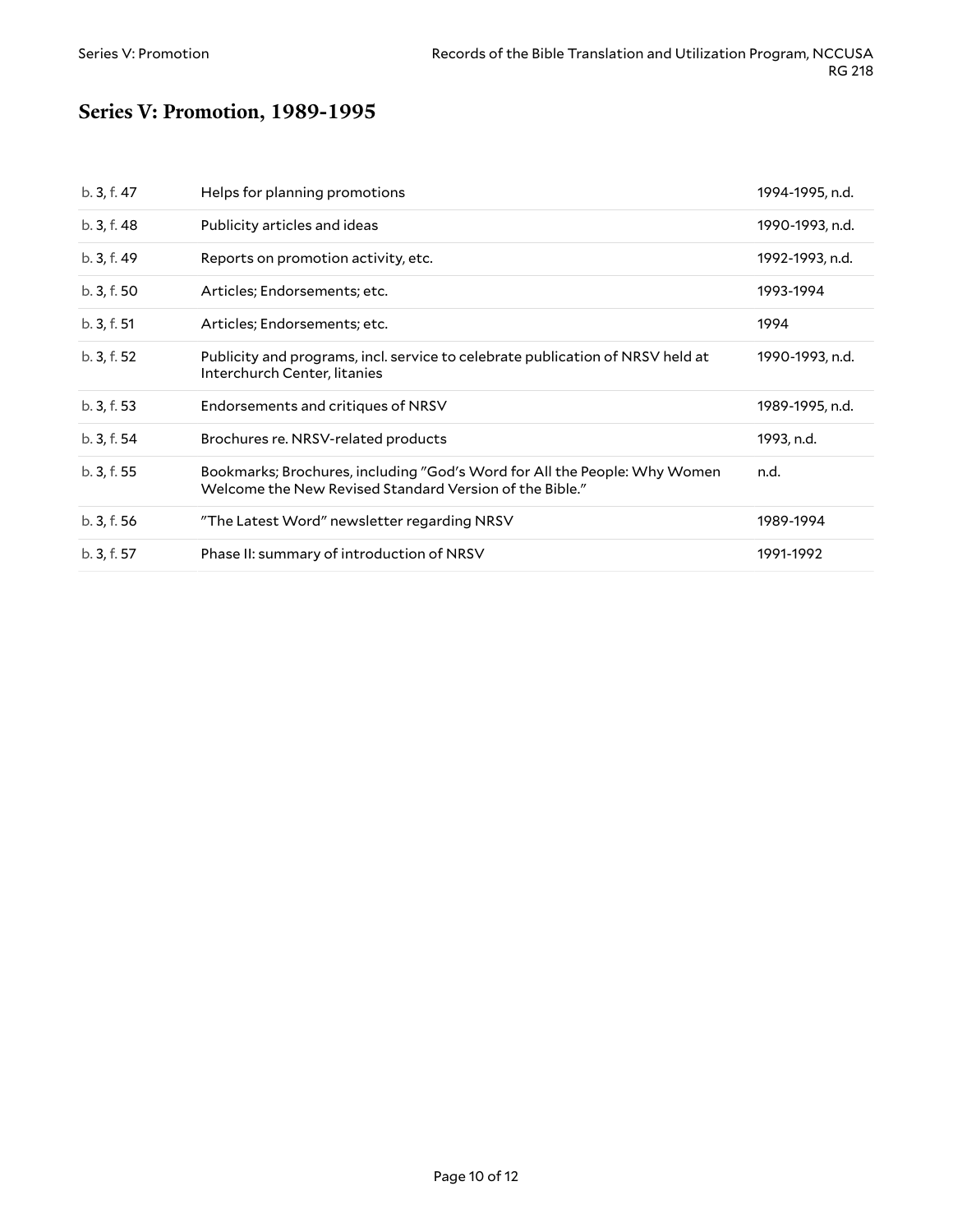# <span id="page-10-0"></span>**Series VI: Collected Material, 1989-1999**

| b. 4, f. 58-59 | Magazine and newspaper articles                                                           | 1991-1994       |
|----------------|-------------------------------------------------------------------------------------------|-----------------|
| b. 4, f. 60    | Ecumenical articles; Booklets; etc.                                                       | n.d.            |
| b. 4, f. 61    | Newsletters; Misc. articles; Cartoons                                                     | 1989-1995, n.d. |
| b. 4, f. 62    | National Council of Churches of Christ: Reports; Misc. articles                           | 1994            |
| b. 4, f. 63    | National Council of Churches of Christ: General Assembly Booklet; 1998 proposed<br>budget | 1998-1999       |
| b. 4, f. 64    | National Council of Churches of Christ: Connections newsletter; Misc. articles            | 1993-1994       |
| b. 4, f. 65    | National Council of Churches of Christ: including Jubilee Quadrennium material            | 1996, n.d.      |